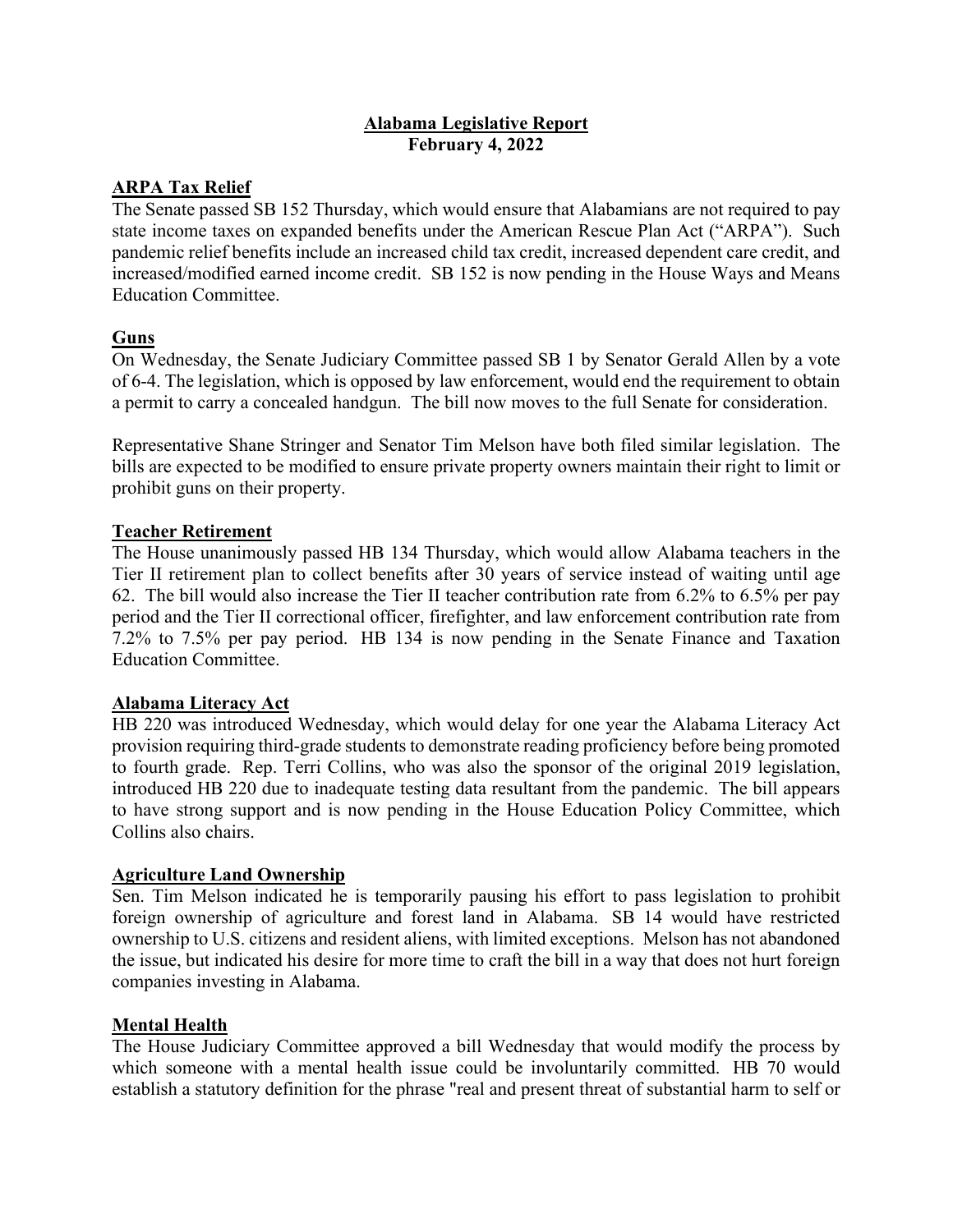others" and would provide that the threat of substantial harm should be assessed in light of all relevant evidence and not just the individual's behavior. Further, the bill would authorize emergency custody of an individual based on a perceived real and present threat and establish processes for commitment order modifications and assessments. HB 70 can now be considered by the full House.

### **School Choice**

The Senate Education Policy Committee approved a bill Wednesday that would allow state funding to follow students to the public or private schools of their choice. SB 140 would direct Education Trust Fund dollars to education savings accounts that parents could use to send their children to another school. The bill was amended to require that non-public school students take the same annual assessments that public schools students take. The bill will likely be substantially modified before it is brought to the full senate for consideration.

### **Math Education**

Sen. Arthur Orr introduced a bill Wednesday designed to improve math education in public schools. SB 171 would create an Elementary Mathematics Task Force, a Postsecondary Mathematics Task Force and an Office of Mathematics Improvement within the State Department of Education, establish an Alabama Summer Mathematics Achievement Program, and require state intervention for low-performing schools. Currently, the legislation does not include a holdback component like the 2019 Alabama Literacy Act. SB 171 would also prohibit implementation of Common Core State Standards. The bill is pending in the Senate Education Policy Committee.

### **Artificial Intelligence in Law Enforcement**

The Senate unanimously passed a bill Tuesday that would limit how state or local law enforcement can use artificial intelligence and facial recognition. SB 56 would prohibit the use of such technology as the sole basis for making an arrest or for establishing probable cause in a criminal investigation. It would also prevent law enforcement from using AI or facial recognition to engage in ongoing surveillance except for in certain circumstances. The bill is now pending in the House Judiciary Committee.

# **HB 0241 | Terri Collins**

[Workforce Development, Alabama Credential Quality and Transparency Act and the Alabama Workforce](https://url.emailprotection.link/?bGQDta356kMLP2nSm32-UhtJjoXBGn9ikeULZM_hbgOKtWhyeZOm5h7tiFYOAyqmRAAFLynO13FF14R3OOY61qbUD-aJMPpyfvqnH_Q6RPuOB4cl7ol_WmG6IPFVjSNZDTHaGGfa8IRUs0ewLrd5Q6UTLjeDYt5ZBtag541gti45JFNs_QZRvbb3dV7S2twmhmPokeOZyq8ltExp5rz_yCENIaVTiSL2syAeymJMJuFmlhK6rxEjt74mL6jNhs0KPEsmbfoCC014YcZ673L4V3hKqT7wxBM9KHneB7fsBbbG-TS2E4wjWwJFFh-A6nWgqYAi6n-cwLdq__U2ZQh0a67vqQSK-1_01GsoYyF9-6Cre0TgtFox_5ejou7xER2d6ZuNvQG4SKjLrG2H7jsnN4tAOG1mOtCCx1_LNuUf_okuqMKbbWUPuBGHHPrRLtIDKSoqpwn1e5yNNzympeaR6IOtlHYpyPKEVbufoF3ceE0LWVMuZfWnNJLN9qs_yZl9iWf5E2u1SpRv18KCnPdJxk7G8pUkzTM_pj4-8f4pw1zdRZX_lRC86XDu4XMB_8Hp42gud4LiuflctzC4Wm0nO-9WQzjjZiF8qbDfsuIzbDSlp5oCXfGpTa3Yn5rmiM8rn)  [Council Committee on Credential Quality and Transparency, would establish the Alabama Terminal on Linking](https://url.emailprotection.link/?bGQDta356kMLP2nSm32-UhtJjoXBGn9ikeULZM_hbgOKtWhyeZOm5h7tiFYOAyqmRAAFLynO13FF14R3OOY61qbUD-aJMPpyfvqnH_Q6RPuOB4cl7ol_WmG6IPFVjSNZDTHaGGfa8IRUs0ewLrd5Q6UTLjeDYt5ZBtag541gti45JFNs_QZRvbb3dV7S2twmhmPokeOZyq8ltExp5rz_yCENIaVTiSL2syAeymJMJuFmlhK6rxEjt74mL6jNhs0KPEsmbfoCC014YcZ673L4V3hKqT7wxBM9KHneB7fsBbbG-TS2E4wjWwJFFh-A6nWgqYAi6n-cwLdq__U2ZQh0a67vqQSK-1_01GsoYyF9-6Cre0TgtFox_5ejou7xER2d6ZuNvQG4SKjLrG2H7jsnN4tAOG1mOtCCx1_LNuUf_okuqMKbbWUPuBGHHPrRLtIDKSoqpwn1e5yNNzympeaR6IOtlHYpyPKEVbufoF3ceE0LWVMuZfWnNJLN9qs_yZl9iWf5E2u1SpRv18KCnPdJxk7G8pUkzTM_pj4-8f4pw1zdRZX_lRC86XDu4XMB_8Hp42gud4LiuflctzC4Wm0nO-9WQzjjZiF8qbDfsuIzbDSlp5oCXfGpTa3Yn5rmiM8rn)  [and Analyzing Statistics \(ATLAS\) on Career Pathways Act, and would establish the Alabama College and](https://url.emailprotection.link/?bGQDta356kMLP2nSm32-UhtJjoXBGn9ikeULZM_hbgOKtWhyeZOm5h7tiFYOAyqmRAAFLynO13FF14R3OOY61qbUD-aJMPpyfvqnH_Q6RPuOB4cl7ol_WmG6IPFVjSNZDTHaGGfa8IRUs0ewLrd5Q6UTLjeDYt5ZBtag541gti45JFNs_QZRvbb3dV7S2twmhmPokeOZyq8ltExp5rz_yCENIaVTiSL2syAeymJMJuFmlhK6rxEjt74mL6jNhs0KPEsmbfoCC014YcZ673L4V3hKqT7wxBM9KHneB7fsBbbG-TS2E4wjWwJFFh-A6nWgqYAi6n-cwLdq__U2ZQh0a67vqQSK-1_01GsoYyF9-6Cre0TgtFox_5ejou7xER2d6ZuNvQG4SKjLrG2H7jsnN4tAOG1mOtCCx1_LNuUf_okuqMKbbWUPuBGHHPrRLtIDKSoqpwn1e5yNNzympeaR6IOtlHYpyPKEVbufoF3ceE0LWVMuZfWnNJLN9qs_yZl9iWf5E2u1SpRv18KCnPdJxk7G8pUkzTM_pj4-8f4pw1zdRZX_lRC86XDu4XMB_8Hp42gud4LiuflctzC4Wm0nO-9WQzjjZiF8qbDfsuIzbDSlp5oCXfGpTa3Yn5rmiM8rn)  [Career Readiness Act estab, public database on educational and occupational credentials and competencies](https://url.emailprotection.link/?bGQDta356kMLP2nSm32-UhtJjoXBGn9ikeULZM_hbgOKtWhyeZOm5h7tiFYOAyqmRAAFLynO13FF14R3OOY61qbUD-aJMPpyfvqnH_Q6RPuOB4cl7ol_WmG6IPFVjSNZDTHaGGfa8IRUs0ewLrd5Q6UTLjeDYt5ZBtag541gti45JFNs_QZRvbb3dV7S2twmhmPokeOZyq8ltExp5rz_yCENIaVTiSL2syAeymJMJuFmlhK6rxEjt74mL6jNhs0KPEsmbfoCC014YcZ673L4V3hKqT7wxBM9KHneB7fsBbbG-TS2E4wjWwJFFh-A6nWgqYAi6n-cwLdq__U2ZQh0a67vqQSK-1_01GsoYyF9-6Cre0TgtFox_5ejou7xER2d6ZuNvQG4SKjLrG2H7jsnN4tAOG1mOtCCx1_LNuUf_okuqMKbbWUPuBGHHPrRLtIDKSoqpwn1e5yNNzympeaR6IOtlHYpyPKEVbufoF3ceE0LWVMuZfWnNJLN9qs_yZl9iWf5E2u1SpRv18KCnPdJxk7G8pUkzTM_pj4-8f4pw1zdRZX_lRC86XDu4XMB_8Hp42gud4LiuflctzC4Wm0nO-9WQzjjZiF8qbDfsuIzbDSlp5oCXfGpTa3Yn5rmiM8rn)  [created, workforce database for students, job seekers, and employers re credentials and competencies](https://url.emailprotection.link/?bGQDta356kMLP2nSm32-UhtJjoXBGn9ikeULZM_hbgOKtWhyeZOm5h7tiFYOAyqmRAAFLynO13FF14R3OOY61qbUD-aJMPpyfvqnH_Q6RPuOB4cl7ol_WmG6IPFVjSNZDTHaGGfa8IRUs0ewLrd5Q6UTLjeDYt5ZBtag541gti45JFNs_QZRvbb3dV7S2twmhmPokeOZyq8ltExp5rz_yCENIaVTiSL2syAeymJMJuFmlhK6rxEjt74mL6jNhs0KPEsmbfoCC014YcZ673L4V3hKqT7wxBM9KHneB7fsBbbG-TS2E4wjWwJFFh-A6nWgqYAi6n-cwLdq__U2ZQh0a67vqQSK-1_01GsoYyF9-6Cre0TgtFox_5ejou7xER2d6ZuNvQG4SKjLrG2H7jsnN4tAOG1mOtCCx1_LNuUf_okuqMKbbWUPuBGHHPrRLtIDKSoqpwn1e5yNNzympeaR6IOtlHYpyPKEVbufoF3ceE0LWVMuZfWnNJLN9qs_yZl9iWf5E2u1SpRv18KCnPdJxk7G8pUkzTM_pj4-8f4pw1zdRZX_lRC86XDu4XMB_8Hp42gud4LiuflctzC4Wm0nO-9WQzjjZiF8qbDfsuIzbDSlp5oCXfGpTa3Yn5rmiM8rn)  [created](https://url.emailprotection.link/?bGQDta356kMLP2nSm32-UhtJjoXBGn9ikeULZM_hbgOKtWhyeZOm5h7tiFYOAyqmRAAFLynO13FF14R3OOY61qbUD-aJMPpyfvqnH_Q6RPuOB4cl7ol_WmG6IPFVjSNZDTHaGGfa8IRUs0ewLrd5Q6UTLjeDYt5ZBtag541gti45JFNs_QZRvbb3dV7S2twmhmPokeOZyq8ltExp5rz_yCENIaVTiSL2syAeymJMJuFmlhK6rxEjt74mL6jNhs0KPEsmbfoCC014YcZ673L4V3hKqT7wxBM9KHneB7fsBbbG-TS2E4wjWwJFFh-A6nWgqYAi6n-cwLdq__U2ZQh0a67vqQSK-1_01GsoYyF9-6Cre0TgtFox_5ejou7xER2d6ZuNvQG4SKjLrG2H7jsnN4tAOG1mOtCCx1_LNuUf_okuqMKbbWUPuBGHHPrRLtIDKSoqpwn1e5yNNzympeaR6IOtlHYpyPKEVbufoF3ceE0LWVMuZfWnNJLN9qs_yZl9iWf5E2u1SpRv18KCnPdJxk7G8pUkzTM_pj4-8f4pw1zdRZX_lRC86XDu4XMB_8Hp42gud4LiuflctzC4Wm0nO-9WQzjjZiF8qbDfsuIzbDSlp5oCXfGpTa3Yn5rmiM8rn)

Feb 02, 2022 - Read for the first time and referred to the House of Representatives committee on Education Policy

House Committee: Education Policy

Senate Committee: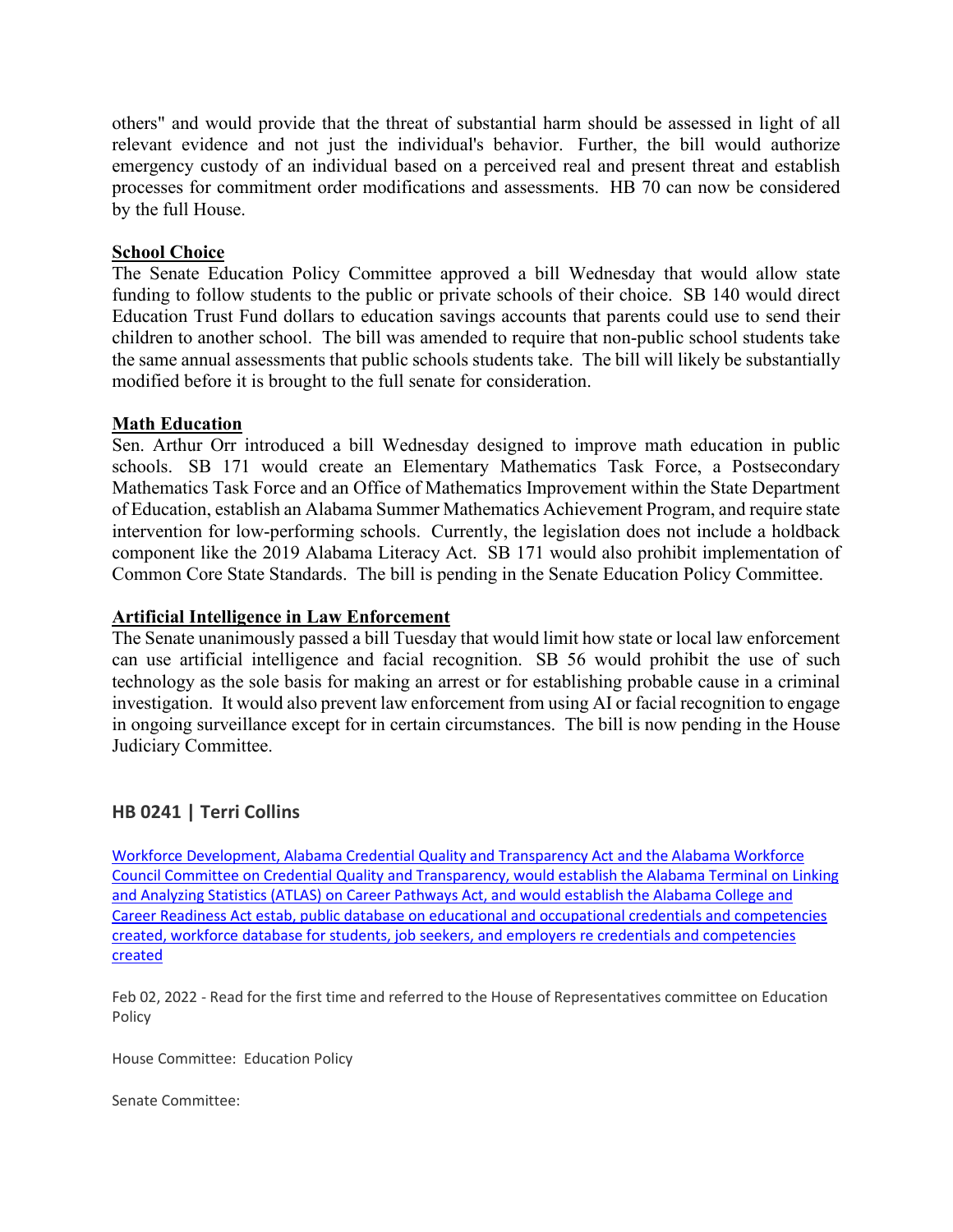# **HB 0207 | Kyle South**

#### [Airports, Alabama Airport Economic and Infrastructure Program, established](https://url.emailprotection.link/?bck8PuriJLGC6udiaVfAD5I92lre27n7Co_2tBwDhdhYc3dWNhqucA9JV-ddoI5B2WI3SPsKuyDweKcqPSUsun3yHhKAtu1IM0Hgqy-hX9CQaP-DDdZXz-2iieF6BMeQDazt5dkWQx0YGBKUpPETIO5xML8TX6hiTxyGBufITIDZiNidc8IgGOMlwIfziXkQVZojCba5udVbmRaixKyhNtFelt2VueYHbc-MQ7nJRgvqERUd0ZifoYVgek4fWjE20HROY-3Dr8QDOQ2rElgwoZXNazSQJ8iiiernmNIsVyytjz-CCgtTuRdH9dJMjfGl_OrZ20_P1qAl5X3AMPvY4UCvLjXpqi1hHau5u-vh5zYyZj4KuZ1wI9HzeMGrjz4LHYcpbWmr7x1tF40Wm0jJOJE5DOC6G9eik1aKnaU-PJq3Spfc4Pc619eHfWxv78aZ7Lj-Jt4_eMOuDWx7ZkctFA6_po91ejs_pgMNbKlG5_X_9fbUgoc8N8hDQ1SHG7ekLxB9lwBI_2MoJtkzIxn4uRWVNRYWLbQFFk5SW5_BapF7_mtxDhnqdHdeZlyrK_z0rgvsOOWmzqjQDWjJybBuhbf1k2MlCOa1nFeYzBrfxSxDUAyO9JLlUisy8iO8dQTAf)

Feb 02, 2022 - Read for the first time and referred to the House of Representatives committee on Ways and Means General Fund

House Committee: Ways and Means General Fund

Senate Committee:

### **SB 0083 | Tim Melson**

[Airports, Alabama Airport Economic and Infrastructure Program, established](https://url.emailprotection.link/?bQJW22efH9g0vPuuRr-AQV2SOt2pjHeIn8NaYoVv0Pul7M7nC75DX5cX5dIkwV9yjG5NlCcWILJjo-RxFx5wF74PeE2v_TK6fIlDOENvuk_OK1QEwBVFA_-4zzGau1M-xyufVM8H4WmfXW-QcpLABg8EbZpdxyAjbfhisIZJwQ2qUqWUp4Dtxcvp1OvGedoXLuzhSoLwg3EfrkCXGCXMDj0ZHrK-wxpFyRY-suVwY5wfKc5pC9_r1XYUGhWkd7p1ttNF8RIYIgq7YZWPcQdf9bdVXL4nPHrttxi1ZWs3RQUXaYTyv3gtGx5JQlT8XXcC5aPRdosaE_ec6Zk7SVVHnBElvNtfhlBdsFJLPRhT1dhjSr1HZgKoWJn1rTM71uhOn9l2_mvBWs0m9fqtgNNUvMi4tGhr6tvz5GjNzs-2dKJqsohClV8SQCY4N7Br2f1RAtclOfpVjSepvs9fJZF2sjnOoc_3KNNAJdn6d5P_lRNH_sCHqZsuE_rS8RdQnFUIF2h9K_8evgIGCiUgnqlR9B11Au7TwR79Jq_wR52gf7UBY-lfAqGAhmfYddYCmGs28Ac1S6jFjcLwLJ2BfqEYKPHbejeqSCedRyfW0TNqNEKk6TtF0elgyWy13q53kRxio)

Feb 02, 2022 - Pending third reading on day 6 Favorable from Fiscal Responsibility and Economic Development

House Committee:

Senate Committee: Fiscal Responsibility and Economic Development

### **HB 0082 | Danny Garrett**

[Small Business Relief and Revitalization Act of 2022, cancellation of indebtedness income exempt from](https://url.emailprotection.link/?bTdqGS91tzQZzU22cKsCXP-TOX6Qcgun24z0OseE4qEsZxRNDi3oA6qQhEHt9SllhBidg8bIRyY_Bhv94vkBxb4ShEYAtG8e7VnCbUXcZOwAFkzsl7P8QyaQGOxAXP83g_HRWfG9wy7Dzf7_-Gd0RRx4jHrrxOCaWkIcr-c0D2E9eclkQovS8a2uZ3lsWG3V9HyMEIowJaN2zqHkWXlo40LhpnW8A1z687Vzg3YgDU_UVq4sPR2vpyO2fAXJtbAlKuCxc5aRR5lGmIPtiyfR2Vdh3GtUEN-dwekAH0wVJHCpoPLdl8A5DNft2l1jZkPnU0SAK_5BHLos_yHkluaateye00jjah3wAGrGmXpLttPq72C1RP77cBXThauldFZSpF4IXNJkJ_lAi_5ZalIs8kICERWba-6Y5Rx-Dp4YZtolcPio8lC2oIB7Uf5rkSmJHsNpyqy_cT08-Jeft67OeaUelYah5bpAi5tvUtOl19ScRIpwhFz9D_TKhzQ3n8J6wk_MJ27PXvXMCvgFyJ20NSAQxtgpGN8uEZaq8UJIpJ56r6HIhwivQN9x2pftk-8yDwT96bzL9KgIJ2O0p_vomyHSZQ_cvmhCGjhT3u3xaF7WZz300BtJAF1IjpVxaEfGV)  [income tax, financial institution excise tax and corporate income tax due date extension, certain business](https://url.emailprotection.link/?bTdqGS91tzQZzU22cKsCXP-TOX6Qcgun24z0OseE4qEsZxRNDi3oA6qQhEHt9SllhBidg8bIRyY_Bhv94vkBxb4ShEYAtG8e7VnCbUXcZOwAFkzsl7P8QyaQGOxAXP83g_HRWfG9wy7Dzf7_-Gd0RRx4jHrrxOCaWkIcr-c0D2E9eclkQovS8a2uZ3lsWG3V9HyMEIowJaN2zqHkWXlo40LhpnW8A1z687Vzg3YgDU_UVq4sPR2vpyO2fAXJtbAlKuCxc5aRR5lGmIPtiyfR2Vdh3GtUEN-dwekAH0wVJHCpoPLdl8A5DNft2l1jZkPnU0SAK_5BHLos_yHkluaateye00jjah3wAGrGmXpLttPq72C1RP77cBXThauldFZSpF4IXNJkJ_lAi_5ZalIs8kICERWba-6Y5Rx-Dp4YZtolcPio8lC2oIB7Uf5rkSmJHsNpyqy_cT08-Jeft67OeaUelYah5bpAi5tvUtOl19ScRIpwhFz9D_TKhzQ3n8J6wk_MJ27PXvXMCvgFyJ20NSAQxtgpGN8uEZaq8UJIpJ56r6HIhwivQN9x2pftk-8yDwT96bzL9KgIJ2O0p_vomyHSZQ_cvmhCGjhT3u3xaF7WZz300BtJAF1IjpVxaEfGV)  [tangible personal property ad valorem tax exemption, deposit of certified funds with Revenue in lieu of one](https://url.emailprotection.link/?bTdqGS91tzQZzU22cKsCXP-TOX6Qcgun24z0OseE4qEsZxRNDi3oA6qQhEHt9SllhBidg8bIRyY_Bhv94vkBxb4ShEYAtG8e7VnCbUXcZOwAFkzsl7P8QyaQGOxAXP83g_HRWfG9wy7Dzf7_-Gd0RRx4jHrrxOCaWkIcr-c0D2E9eclkQovS8a2uZ3lsWG3V9HyMEIowJaN2zqHkWXlo40LhpnW8A1z687Vzg3YgDU_UVq4sPR2vpyO2fAXJtbAlKuCxc5aRR5lGmIPtiyfR2Vdh3GtUEN-dwekAH0wVJHCpoPLdl8A5DNft2l1jZkPnU0SAK_5BHLos_yHkluaateye00jjah3wAGrGmXpLttPq72C1RP77cBXThauldFZSpF4IXNJkJ_lAi_5ZalIs8kICERWba-6Y5Rx-Dp4YZtolcPio8lC2oIB7Uf5rkSmJHsNpyqy_cT08-Jeft67OeaUelYah5bpAi5tvUtOl19ScRIpwhFz9D_TKhzQ3n8J6wk_MJ27PXvXMCvgFyJ20NSAQxtgpGN8uEZaq8UJIpJ56r6HIhwivQN9x2pftk-8yDwT96bzL9KgIJ2O0p_vomyHSZQ_cvmhCGjhT3u3xaF7WZz300BtJAF1IjpVxaEfGV)time surety bond for licensure, average monthly sales tax liability for estimated payments increased, Secs. [40-16-3.1, 40-18-39.1 added; Secs. 40-9-1, 40-23-6, 40-23-6.1, 40-23-7 am'd.](https://url.emailprotection.link/?bTdqGS91tzQZzU22cKsCXP-TOX6Qcgun24z0OseE4qEsZxRNDi3oA6qQhEHt9SllhBidg8bIRyY_Bhv94vkBxb4ShEYAtG8e7VnCbUXcZOwAFkzsl7P8QyaQGOxAXP83g_HRWfG9wy7Dzf7_-Gd0RRx4jHrrxOCaWkIcr-c0D2E9eclkQovS8a2uZ3lsWG3V9HyMEIowJaN2zqHkWXlo40LhpnW8A1z687Vzg3YgDU_UVq4sPR2vpyO2fAXJtbAlKuCxc5aRR5lGmIPtiyfR2Vdh3GtUEN-dwekAH0wVJHCpoPLdl8A5DNft2l1jZkPnU0SAK_5BHLos_yHkluaateye00jjah3wAGrGmXpLttPq72C1RP77cBXThauldFZSpF4IXNJkJ_lAi_5ZalIs8kICERWba-6Y5Rx-Dp4YZtolcPio8lC2oIB7Uf5rkSmJHsNpyqy_cT08-Jeft67OeaUelYah5bpAi5tvUtOl19ScRIpwhFz9D_TKhzQ3n8J6wk_MJ27PXvXMCvgFyJ20NSAQxtgpGN8uEZaq8UJIpJ56r6HIhwivQN9x2pftk-8yDwT96bzL9KgIJ2O0p_vomyHSZQ_cvmhCGjhT3u3xaF7WZz300BtJAF1IjpVxaEfGV)

Feb 03, 2022 - Read for the first time and referred to the Senate committee on Finance and Taxation Education

House Committee:

Senate Committee: Finance and Taxation Education

# **SB 0057 | Arthur Orr**

[Taxation, tax credit, authorized for the cost of acquisition and](https://url.emailprotection.link/?bvWpYSm4IAmLEJFg_WUVvkHzdcKkcTJ2sZhlKdJGzTrPhauO66xCsGpQWBsER6ce0Lj1icZmG0P2Usl9EItKKoOdv5cYaBtchbLqJPlI9BT7pD_t-Qfq0gjg0For-hOdBLgrz_fkiWoK9Etu7xvVFI13pa_5DfpL0H_Dy-btirkD6RUb1Fc0_UNrChV_CS35Y-0TMK9zGSv1wY9NKXXPhFil0gqd1VkLZ6ZXh9jetk6kptPpfwO85EYYYETrHlzQ8G5VR4x-QA2W2hNTnwTO0Qpjvl4xCA5veIS1gmRsCTaOzwVH25ACptOfBwNhdBOo7ET9Se-i0dT6QUf6SGUZaArGLT7mCnodhIcD2WTw_26pD8jacleGpA2xMvTgTmLTryqbeyiFt_UF674WrqGBXHFOhFXiJdJK_mncp7ZsC_sUr9pIOvAHL3Nn1AWuHteUv0uLUbLTEs3YW0i2ID33c9fMnh4NmYqQfe7yetqO6z5CrXMurhvKWpiNaThHKi3oq-bm9K4SaZjBr4MMBnZwIvPI6Le_Dvj6yO0q-2wqcUSv_-2JnLGfp3hjhMJPwRpFMoo-rybD_QjXdYKVyAriMxMLCGFampO1Nk1vSMtKuPKUkh1TuOqB0UWz-Oozv8Yx3) construction of a qualified storm shelter